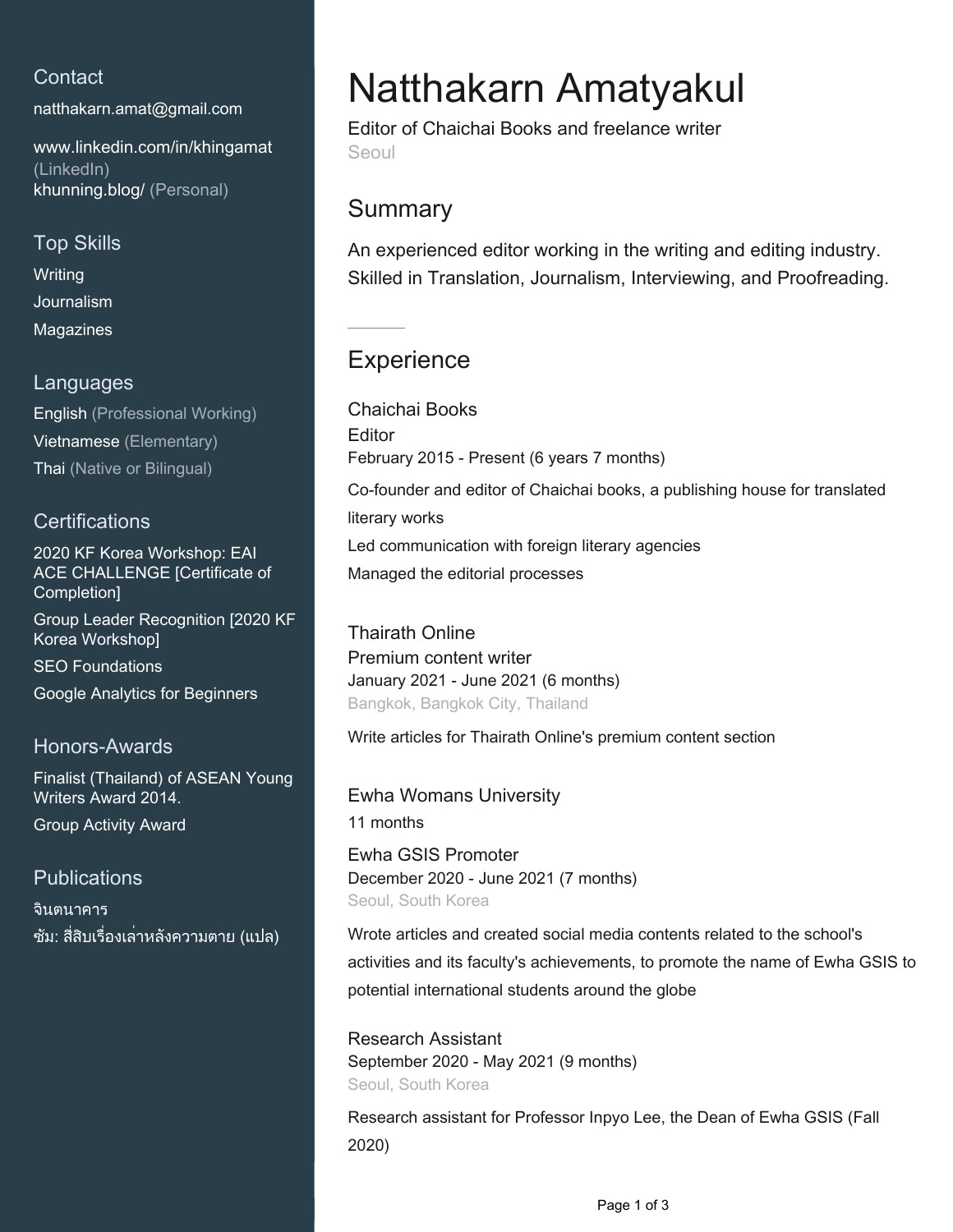Research assistant for Professor Thomas Kalinowski for his research on "South Korea's COVID 19 crisis management: Model or Idiosyncrasy?" (presented at KISA 12th Annual Convention & APISA 14th Congress) and the 2020 SGI report and BTI of South Korea (Spring 2021).

### Ewha GSIS promoter

August 2020 - December 2020 (5 months) Seoul, South Korea

- Revitalize Ewha Graduate School of International Studies' blog, YouTube channel, and Facebook account and actively engage with the audiences. - Write articles and create video contents related to the school's activities and its faculty's achievements, to promote the name of Ewha GSIS to potential international students around the globe

The Urbanis Content Writer November 2019 - April 2020 (6 months) Bangkok, Bangkok City, Thailand

Wrote articles related to urban planning and development for UDDC's theurbanis.com

The Momentum Social Media Editor August 2017 - March 2019 (1 year 8 months) Bangkok Metropolitan Area, Thailand

- Edited and wrote articles related to global politics, technology, IT businesses, and science

- Led the admin role of the website and social media accounts
- Solved basic technical issues related to advertising and publishing tools

Sarakadee Magazine Freelance Writer 2013 - December 2017 (4 years) Bangkok Metropolitan Area, Thailand

Participated in the on-field research for documentaries and features Wrote long and in-depth features for the magazine

The 101 Percent, co. Script Writer 2015 - February 2017 (2 years) Bangkok Metropolitan Area, Thailand